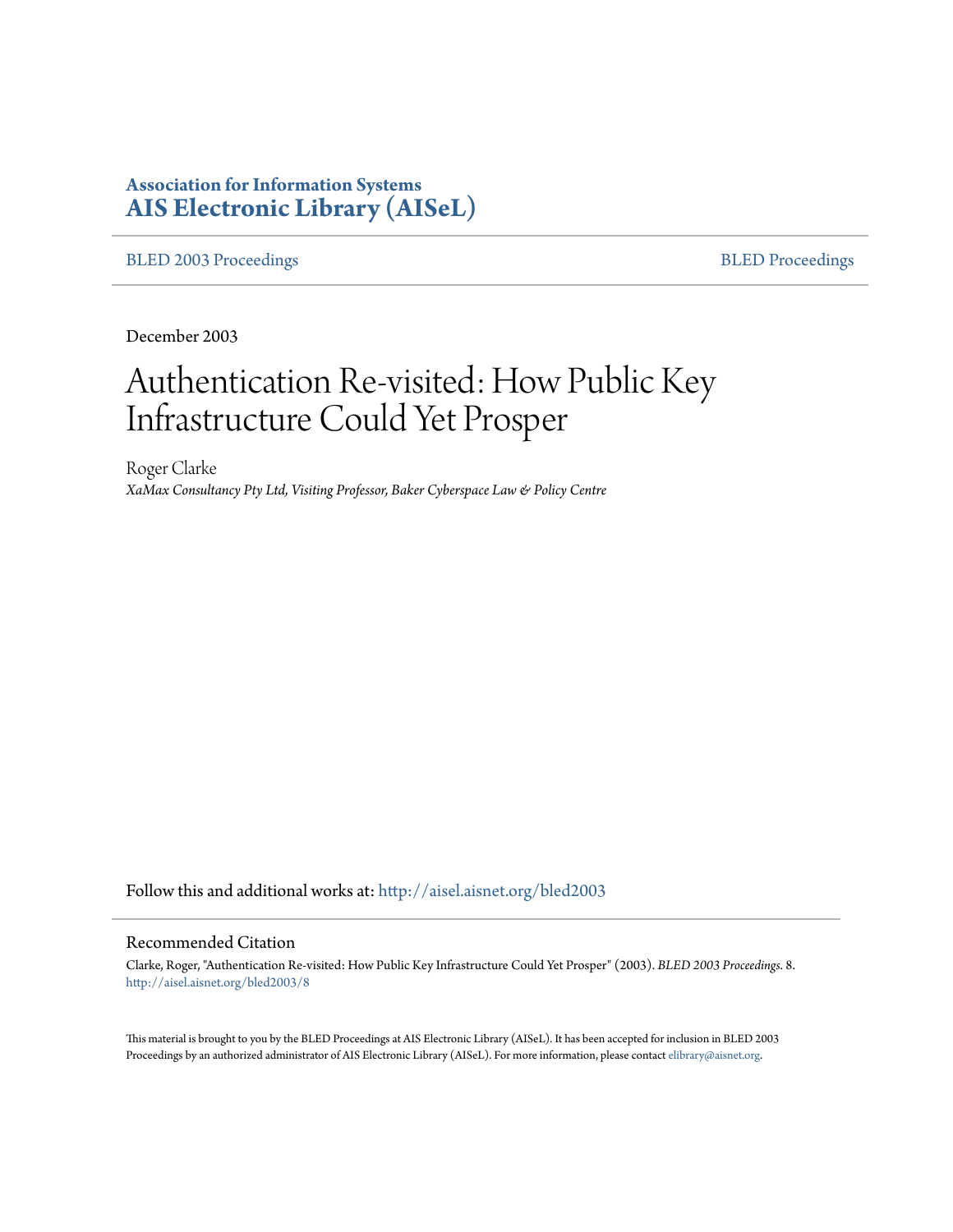# **16th Bled eCommerce Conference**

#### **eTransformation**

Bled, Slovenia, June 9-11, 2003

# **Authentication Re-visited: How Public Key Infrastructure Could Yet Prosper**

## **Roger Clarke**

Xamax Consultancy Pty Ltd, Australia Visiting Professor, Baker Cyberspace Law & Policy Centre, U.N.S.W., Australia Visiting Fellow, Department of Computer Science, A.N.U., Australia Roger.Clarke@Xamax.com.au

## **Abstract**

*What are the nails for which public key technologies are supposed to be the hammer? This paper examines the kinds of assertions that e-business needs to be authenticated, and evaluates conventional and alternative public key infrastructures (PKI) against those requirements. It concludes that the root cause of the limited success enjoyed by public key technologies has been inadequate requirements analysis, and proposes how PKI can be re-conceived in order to meet the real needs of e-business..* 

## **1. Introduction**

Digital signatures and the public key infrastructure (PKI) that supports them were portrayed by purveyors of the dot.com myths as the means whereby trust was to be achieved in e-commerce and other applications of the Internet. Yet a web-century has passed since the seminal article, and public key cryptography has yet to fulfil its promise.

This paper argues that the reason is that inadequate care was taken with the definition of requirements. One pervasive myth needs to be debunked at the outset. The term 'authentication' does not necessarily have anything to do with identity. **Authentication** refers to a process whereby a degree of confidence is established in an assertion. The assertion might relate to identity, but in many cases it does not.

The primary purpose of this paper is to present a taxonomy of assertions whose authentication is relevant to e-business. By **eBusiness** is meant here the application of telecommunications-based tools to the business of people, corporations and government agencies. It encompasses all segments of activity, including B2C, B2B, C2C, egovernment and electronic services delivery.

The categories of assertion considered in this paper relate to human identities and entities, organisational identities and entities, artefact identities and entities, attributes of each of them, and value. The analysis depends on terminology that is variously new and more carefully defined than has been the case in the past. Key terms are shown in bold-face type at the point in the text where they are defined.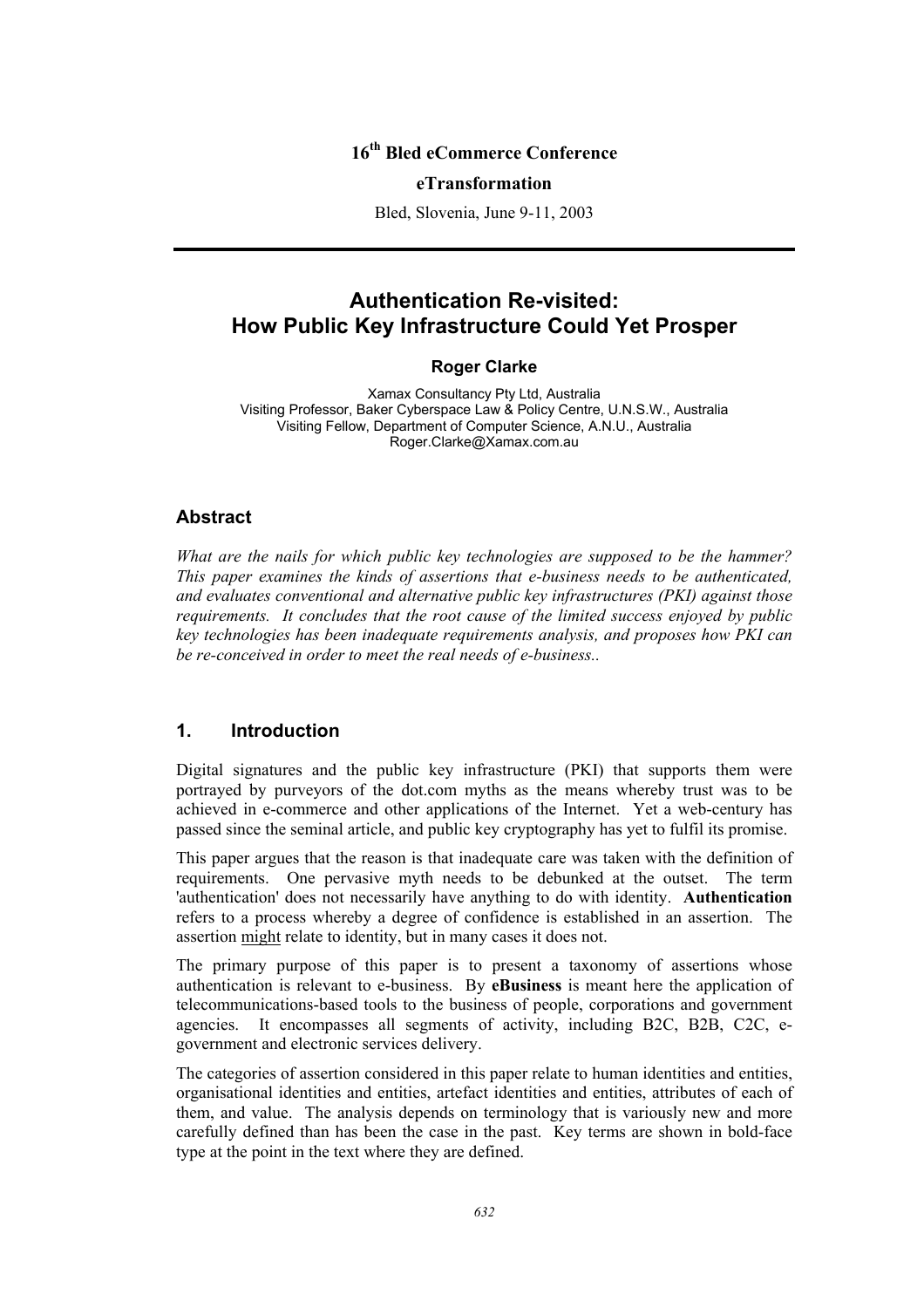The later sections of the paper consider the extent to which, for all their inadequacies, X.509 certificates and the conventional PKI that is associated with them may have something to offer. Alternative certificate-formats and approaches to PKI are identified that may address the needs of e-business more effectively. This paper is a short-form presentation of analysis undertaken in two much more detailed papers, Clarke (2001b) and Clarke (2001c). Those two papers provide references to a more substantial underlying literature.

# **2. Assertions Important to eBusiness**

A fundamental problem with PKI is that most of the research underlying it has been applied in orientation rather than instrumentalist research. That is to say that it has not sought to solve a problem, but to find something to do with a tool. The concept was created by Diffie & Helman (1976), as a response to a perceived need, and hence the origins were instrumentalist. Since Diffie & Helman, however, the vast majority of the work undertaken has comprised attempts to apply the technology. Inadequacies in PKI arise from a failure to refine the original conception. These inadequacies can only be overcome by articulating the needs of e-business, and then conceiving PKI that will address those needs.

The caption to Steiner's 1993 cartoon, "On the Internet, nobody knows you're a dog", is usually interpreted to mean that a serious problem arises from the lack of identity authentication. There are some circumstances in which this is a problem. But in most circumstances, people can get on with e-business perfectly well, with or without reliable knowledge of the other parties' identities by achieving other means for achieving trust (Clarke 2000). This is very fortunate, because as the following sub-section will argue, an assertion of human identity is very challenging to authenticate.

## *2.1 Assertions About Human Entities and Identities*

The notion of human identity has been inadequately addressed in the literature. The term '**human identity**' is used in this paper to refer to a particular presentation of a **human entity**. Individual people perform various social, economic and political functions, in roles such as citizen, consumer, sole trader, and member of partnerships and unincorporated associations. A person may present the same persona for every role, or different personae for each of them, or a few personae each of which is used in multiple contexts.

It is useful to have a term available that encompasses both identities and the entities that underlie them. In this paper, the term '**(id)entity**' is used for that purpose.

Organisations construct models of relevant (id)entities, by capturing data into data structures within information systems. In particular:

- an (id)entity is represented by data that is stored in a **record**;
- an attribute of an (id)entity is represented by a **data-item or field** within a record; and
- an event involving an (id)entity is represented by a **transaction**.

Within an organisation's information systems, a real-world (id)entity is operationalised as some sub-set of the data that describes it, and that differentiates it from other, similar identities. For example, a car may be differentiated by its accessories, its paint-scheme, a particular pattern of dents and scratches, a particular grinding sound when changing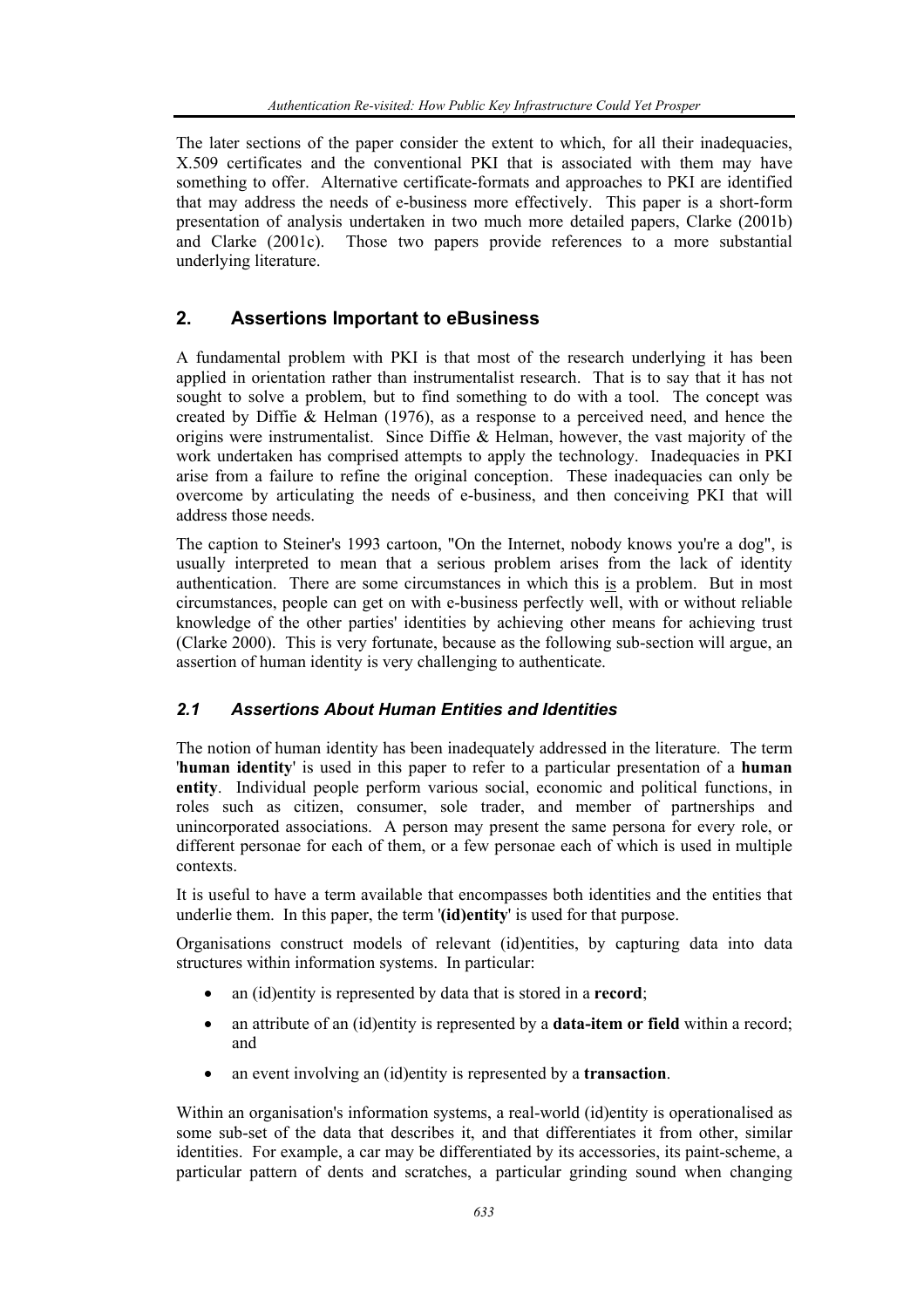gears, and its peculiar cornering characteristics. More formally, an **(id)entifier** is one or more data-items concerning an (id)entity that are sufficient to distinguish it from other instances of its particular class, and that can therefore be used to signify that (id)entity.

The preceding paragraph defined both an identifier for an identity, and a new term, '**entifier**', which is the signifier for an entity. The distinction is important: a name or code may be an identifier, but not an entifier. An entifier for a human being, because it must distinguish the physical person from other individuals, is of necessity some form of biometric.

**(Id)entification** is the process whereby data is associated with a particular (id)entity. It is performed through the acquisition of data that constitutes an (id)entifier for that (id)entity. An organisation's purpose in performing an (id)entification process is to establish that an (id)entity presenting to it is either:

- a previously known real-world (id)entity in which case it will be possible to associate the new transaction with an existing record in the relevant information system; or
- a previously  $unknown real-world (id)entity in which case it will be appropriate$ </u> for a new organisational (id)entifier to be established for that party, and a new record created in the relevant information system.

The process of (id)entification is a search for the one among many data records that corresponds to the presenting (id)entity. For a comprehensive treatment of human identity in information systems, see Clarke (1994).

One further refinement of existing language is needed, in order to reflect the realities confronting e-business. The relationship between an identity and an underlying entity may or may not be known to a record-keeper, and indeed may or may not be knowable. The term **'nym'** is used here to refer to one or more data-items relating to an identity that are sufficient to distinguish it from other instances of its particular class, but without enabling association with a specific entity. That the concept is commonly recognised is evidenced by the wide range of synonyms, including also-known-as, aka, alias, avatar, handle, nickname, nick, nom de guerre, nom de plume, moniker, persona, personality, profile, pseudonym, pseudo-identifier, sobriquet, and stage-name. The term 'nym' is to be preferred, because it is gaining currency, it is derived from a relevant Greek root, and it carries little semantic baggage with it.

A nym enables an individual to act without disclosing which entity they are. There are two important cases. **Anonymity** is a characteristic of data, such that it cannot be associated with a particular human entity from the data itself, nor by combining it with other data. **Pseudonymity** is a characteristic of data, such that it cannot, in the normal course of events, be associated with a particular human entity. In most cases, this is achieved through the use of some form of pseudo-identifier, with the index that relates the identifier to the underlying entity being inaccessible, and effectively protected. For a comprehensive treatment of nymity, see Clarke (1999).

It is proposed that meaningful discussions about the authentication of human (id)entity are not possible unless a model is available of at least the richness depicted in Exhibit 1.

Some key aspects of this model that differentiate it from the conventional wisdom are that:

- entities underlie identities:
- the term 'entifier' is necessary, to distinguish a signifier of an entity. An entity may have multiple entifiers, but an entifier relates to precisely one entity;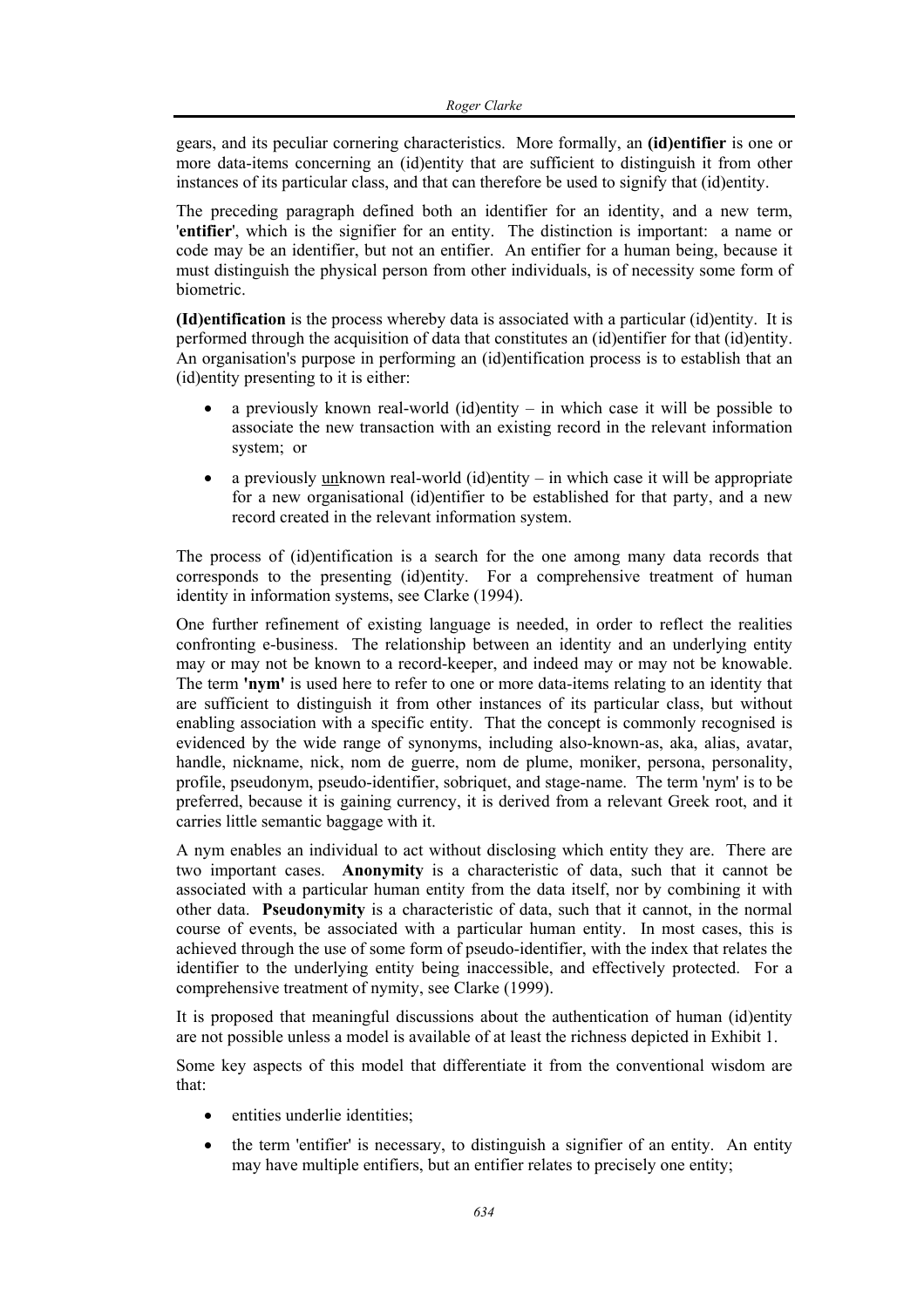- any entity may have multiple identities;
- multiple entities might present to other parties using the same identity;
- an identity may have multiple identifiers;
- data may not be able to be reliably associated with a particular entity, even though it can be related to an identity. The term 'nym' is useful to signify an identifier for such an identity;
- it may or may not be apparent that what appears to be an identifier may be only a nym.

On the basis of this model, it is possible to propose definitions for the first of a series of assertion-types relevant to e-business.

**Identity authentication** is the process whereby an organisation establishes its degree of confidence in an assertion that a party is who they purport to be. More laboriously, but more precisely, it is a process designed to cross-check against additional evidence the identity that is asserted or inferred by an identifier acquired during an identification process. An item of evidence is usefully referred to as an '**authenticator**' (such as the nomination of additional identifier, or demonstrated knowledge), or a '**credential**' (such as a document purporting to be associated with the person, or a token such as an 'identity card' or 'photo-id').



*Exhibit 1: A Model of Human (Id)entity* 

The term **entity authentication**, on the other hand, refers to the process whereby an organisation establishes its degree of confidence in an assertion that a party is a specific instance of the species *homo sapiens*. The entification of a human entity depends on the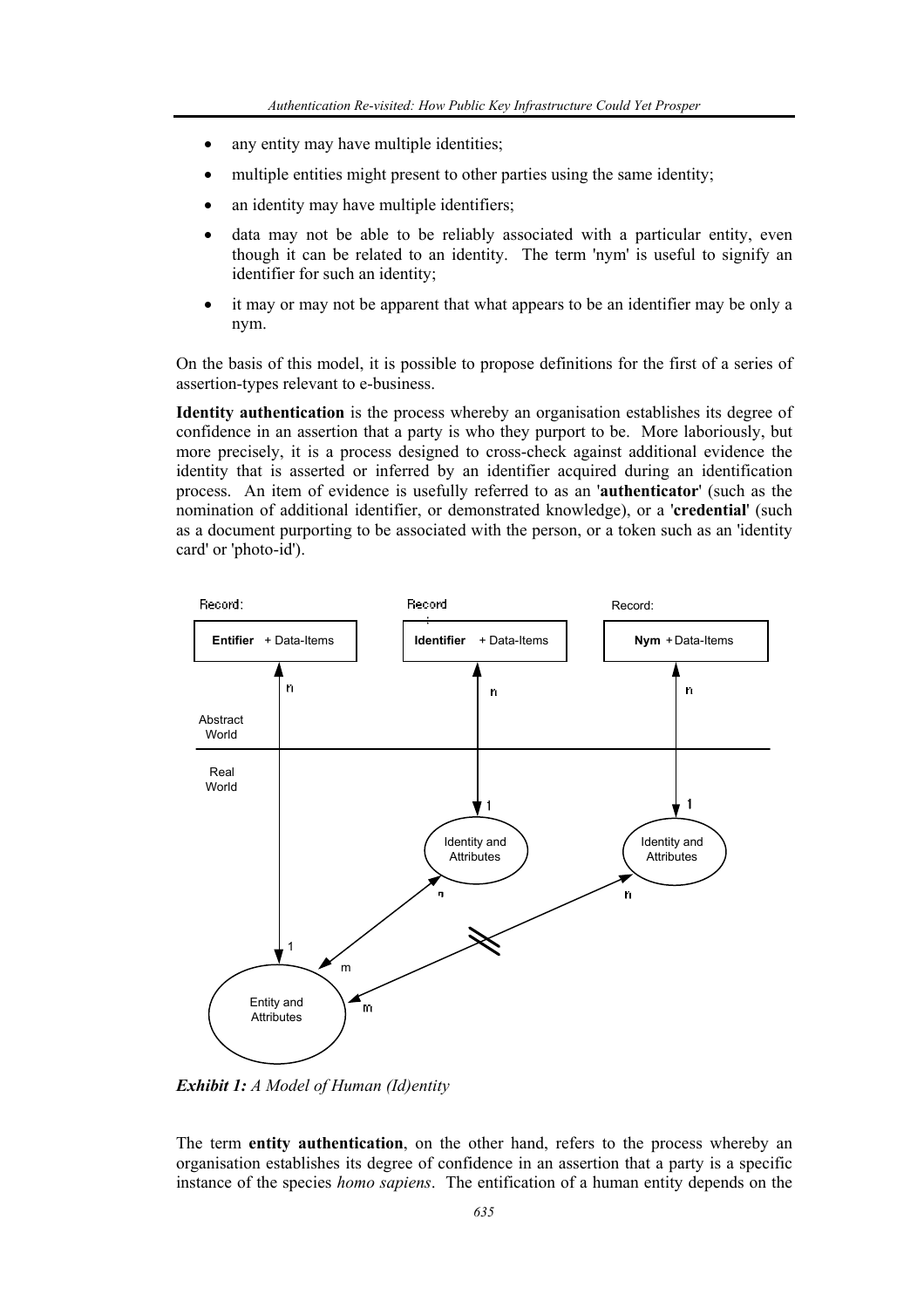gathering of an entifier of the person, i.e. a biometric. The authentication process involves a cross-check of the entifier against a reference measure. Despite the confidence expressed by marketers of biometrics technology, a considerable degree of difficulty is involved in implementing effective schemes, and they are highly privacy-invasive (Clarke 2002).

The quality of (id)entification, and of the authentication of (id)entity, depends on many factors, and the challenges involved result in a substantial incidence of false inclusions and false exclusions. Because of the inevitability of quality shortfalls, a system designer needs to carefully consider the following:

- the **repudiability** of an assertion. This includes such questions as how an (id)entity contests information stored on another (id)entity's records;
- the **onus of proof**. This involves establishing on which (id)entity the responsibility lies to establish that data is or is not of appropriate quality; and
- the **allocation of costs**. This determines which party bears the cost and inconvenience that arise in the (id)entification and authentication processes, and where the quality of data is contested.

This sub-section has demonstrated that the authentication of human identity and entity is far more complex and challenging than it is assumed to be by the purveyors of conventional PKI, and is in most circumstances probably a forlorn hope. The following sub-sections consider the extent to which, even where human (id)entification and authentication are feasible, it is a sufficient, and an appropriate, means of enabling ebusiness.

# *2.2 Assertions about Organisational Entities and Identities*

A huge amount of e-business involves organisations, including business enterprises, government agencies and associations (also known as non-profit and not-for-profit organisations). An assertion that a message has originated from, or been sent to, a particular organisation, would appear to be a very important category of assertion to authenticate.

The concept of **'organisation'** requires consideration. In order to mobilise resources, the concept of 'incorporation' was created. The original 'bodies corporate' took the form of 'joint stock companies'. The idea has been applied in many other circumstances as well, in order to create entities distinct from the people who make them up.

Identifiers of corporations include their names, and the codes assigned to them by registration bodies and other organisations. On the other hand, corporations evidence many identities, such as business units, business names and brands, which may not be distinguished for the relevant legal purposes, and which may or may not have reliable identifiers.

Government agencies are even more problematical. Many cannot be formally distinguished from the 'body politic' of which they are a part, and many that do have an independent legal existence have uncertain names, and no registration codes.

Moreover, there has to be doubt that the concept of an entifier for an organisation has any meaning. Organisations have no physical existence, and are merely legal fictions: there can be no equivalent to a human biometric. The authentication of an assertion of organisational entity is therefore seriously problematical, in both the worlds of conventional business and of e-business.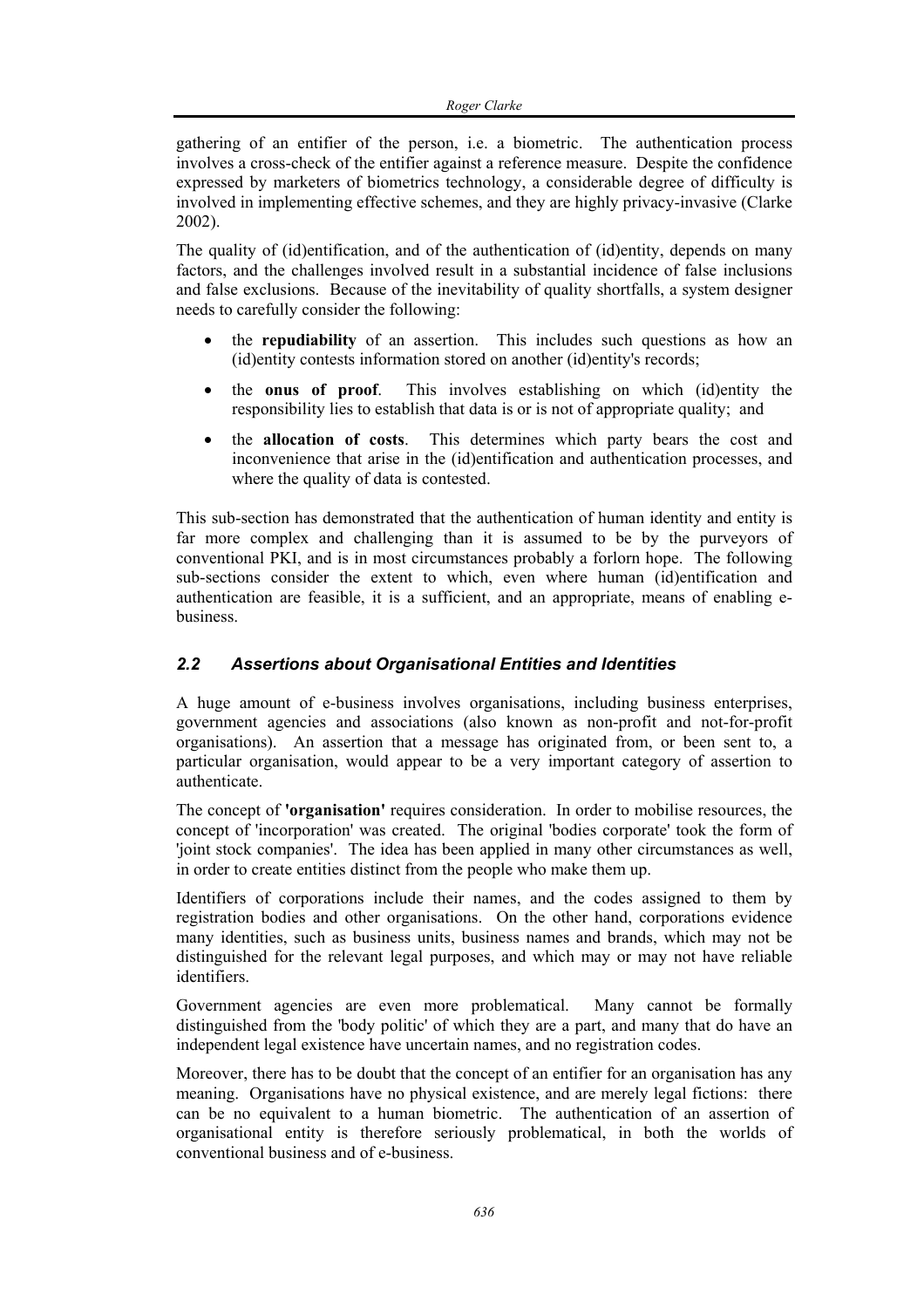The authentication of an assertion of organisational identity is also difficult. Commonlyused authenticators include the affixing of a company seal, letterhead, and callback to a telephone-number acquired from another source. These provide only a modest degree of assurance. Equivalents in the electronic world are similarly difficult to contrive. To seriously suggest that an entity that has no real-world existence can possess a private key, and can invoke it in order to sign messages, is to drift towards a dangerous fantasy-land.

This and the previous sub-section have demonstrated that assertions that relate to humans and to organisations are very difficult to authenticate. This suggests that it might be an appropriate time to examine other kinds of assertions and establishe whether they are more readily authenticated.

# *2.3 Assertions about Artefact Entities and Identities*

The term **artefact** is used in this paper to refer to devices such as workstations, smart cards and robots, together with software agents. These exhibit more or less intelligent behaviour, with more or less independence from individuals, and are perhaps gradually tending towards sentience (Clarke 1993-94). Artefacts are substantially involved in ebusiness, and there are many circumstances in which it is appropriate to check the likelihood that the artefact that originated a message is as it appears to be, or is asserted to be.

Entifiers for hardware artefacts include processor-ids, and network interface card (NIC) ids. They are somewhat more challenging to define for software artefacts. Artefact identities, on the other hand, can be signified using smartcard segment-IDs, process-ids such as sockets and web-server ids, and web-page URLs and email-addresses. An IP $(v4)$ address says nothing about which artefact was using it at the time, and is therefore at best a proxy for an artefact entifier.

The authentication of assertions about artefacts is challenging, but less seriously difficult than the authentication of assertions about people and about organisations. Moreover, confidence arising from authentication of artefacts can make valuable contributions to trust in e-business. But before lowering our sights too far, we need to consider what other categories of assertion are relevant.

# *2.4 Assertions about Attributes, Agency and Location*

(Id)entities have attributes. Attributes of human entities relevant to e-business include age-range, association membership, and educational or other qualification. Organisations have attributes such as registered health care provider, and pre-qualified tenderer. Artefacts may have a particular configuration, or a particular capability such as a being able to display or print data.

Assertions of the possession of an attribute can be subjected to **attribute authentication** through the inspection of a credential that attests to that (id)entity possessing that attribute. Many circumstances exist in which the credential identifies the person, but this is not actually necessary. All that is needed is some means whereby the credential is reliably associated with the (id)entity presenting the credential. For example, a series of challenges for information may be sufficient to establish that a person qualifies for entry to premises, without even knowing their (id)entity let alone authenticating it.

Moreover, even where the process of attribute authentication involves the provision of an (id)entifier, there may be no need to record anything more than the fact that authentication was performed. In this way, the transaction ceases to be identified. An example of this is the inspection of so-called 'photo-id', without recording the (id)entifier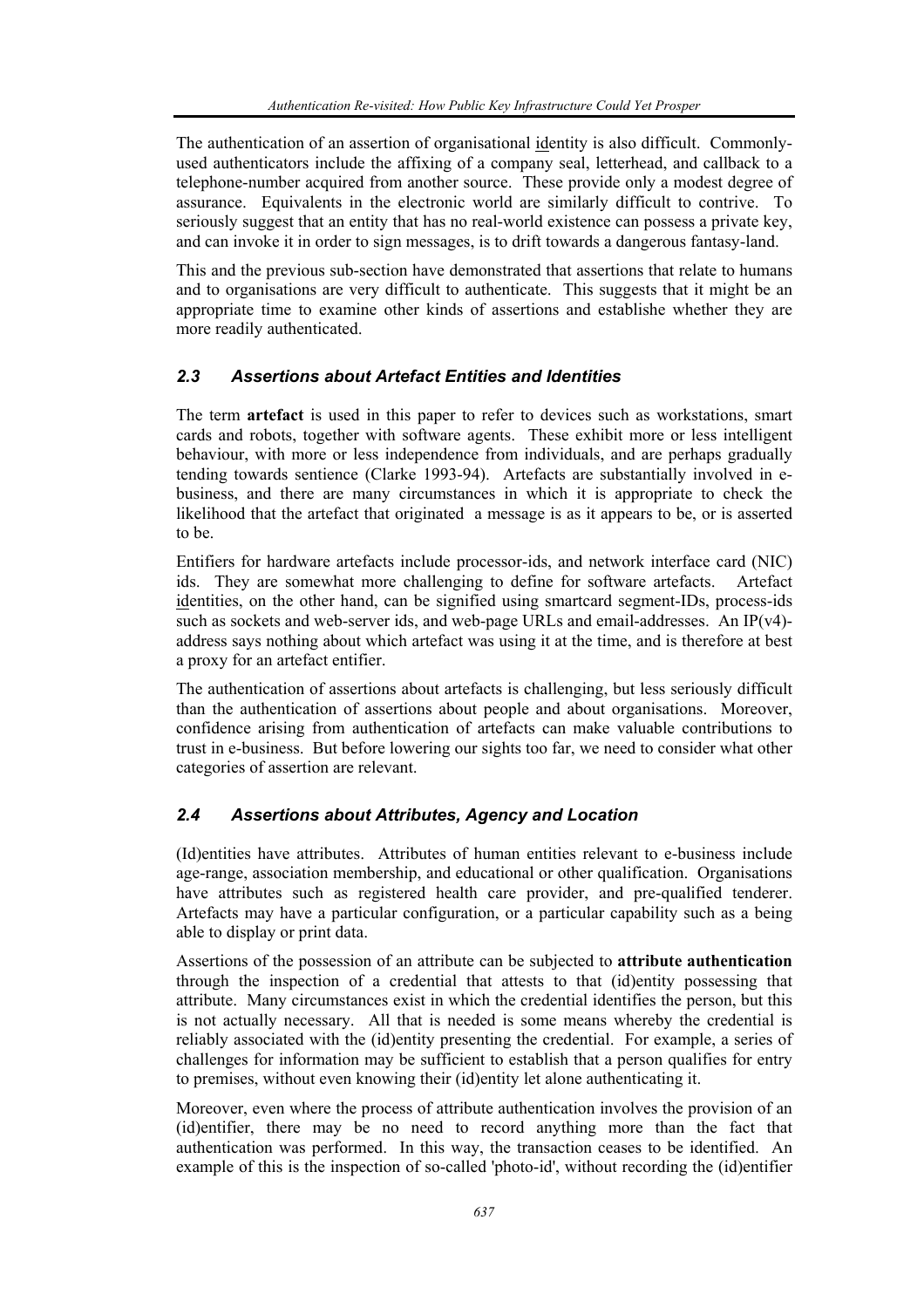displayed on the card. Smartcard-based schemes can be readily devised such that identity and even entity authentication can be performed, but without yielding up the (id)entifier for recording in an information system.

In addition to the kinds of attributes discussed above, two particular sub-categories are of great significance in e-business. One is the legal authority to act on behalf of another (id)entity, generally referred to as **agency**. The representative is referred to as an agent, and the party being represented is called the principal.

Humans appoint agents, with various terms being used in various contexts, such as authorised signatory and attorney (as in 'power of attorney', rather than 'district attorney'). Organisations lack corporeal form, and therefore have no ability to act in either the physical or the electronic worlds. In order to enter into contracts, place orders, receive deliveries, instigate payments, accept orders, and initiate the fulfilment of orders, they have no option but to delegate to agents. In many cases, organisations delegate to other organisations, but, eventually, for any action to be taken, the last organisation in the chain has to depend on a human, or possibly an artefact that has the capacity to act in the real world.

In this context, as in many other instances discussed so far, an assertion about agency may or may not include an assertion about (id)entity, either of the agent or the principal. For example, many auctions permit nymous offerors and/or nymous bidders. Credentials and processes designed to assist in authentication need to support identity-less agency relationships.

When conducting **agency authentication**, care is needed to ensure that the relationship between principal and agent exists at the relevant time, that it encompasses the kind of transaction being conducted, and that the transaction does not exceed any limitations on the agent's power to act on behalf of the principal, and to bind the principal in contract. A further complication is that an agent may act for multiple principals, and a principal may be represented by multiple agents. This results in multiple credentials, and scope for conflicts of interest to arise that need to be managed.

Analogous arrangements have been envisaged for the electronic context, applying cryptographic techniques. One approach that might be used is to authenticate the (id)entity of the individual and/or body corporate (as discussed in the preceding subsections), and then check some kind of register of (id)entities authorised to act on behalf of the relevant body. The register might even be implemented in distributed fashion, by setting an indicator within the person's own digital signature chip-card.

Another approach is direct authentication of an authorisation. For example, a body corporate's private key could be used to digitally sign a particular kind of instrument, which a recipient could confirm (using the body corporate's widely available public key). This would be a more direct mechanism, and would avoid unnecessary declaration and authentication of the (id)entity of the agent. It would, on the other hand, involve risk of appropriation or theft of what amounts to a bearer instrument.

Another important kind of attribute is **location**. An assertion might be of the form 'the (id)entity that originated this message did so from, or in respect of, a particular location, within some tolerance range'. **Location authentication** might involve location and tracking technologies such as the triangulation of cell-phone signals or the use of global positioning systems (GPS).

Location authentication has potential applicability to a variety of contexts, such as distributed order fulfilment, mobile commerce (e.g. fleet management, motor vehicle hire, driver assistance, road-tolling, breakdown services, and insurance), and legal constraints (e.g. censorship and on-line gambling). The justification advanced for imposing tracking capabilities on cellular phones has been search-and-rescue. As is the case with all other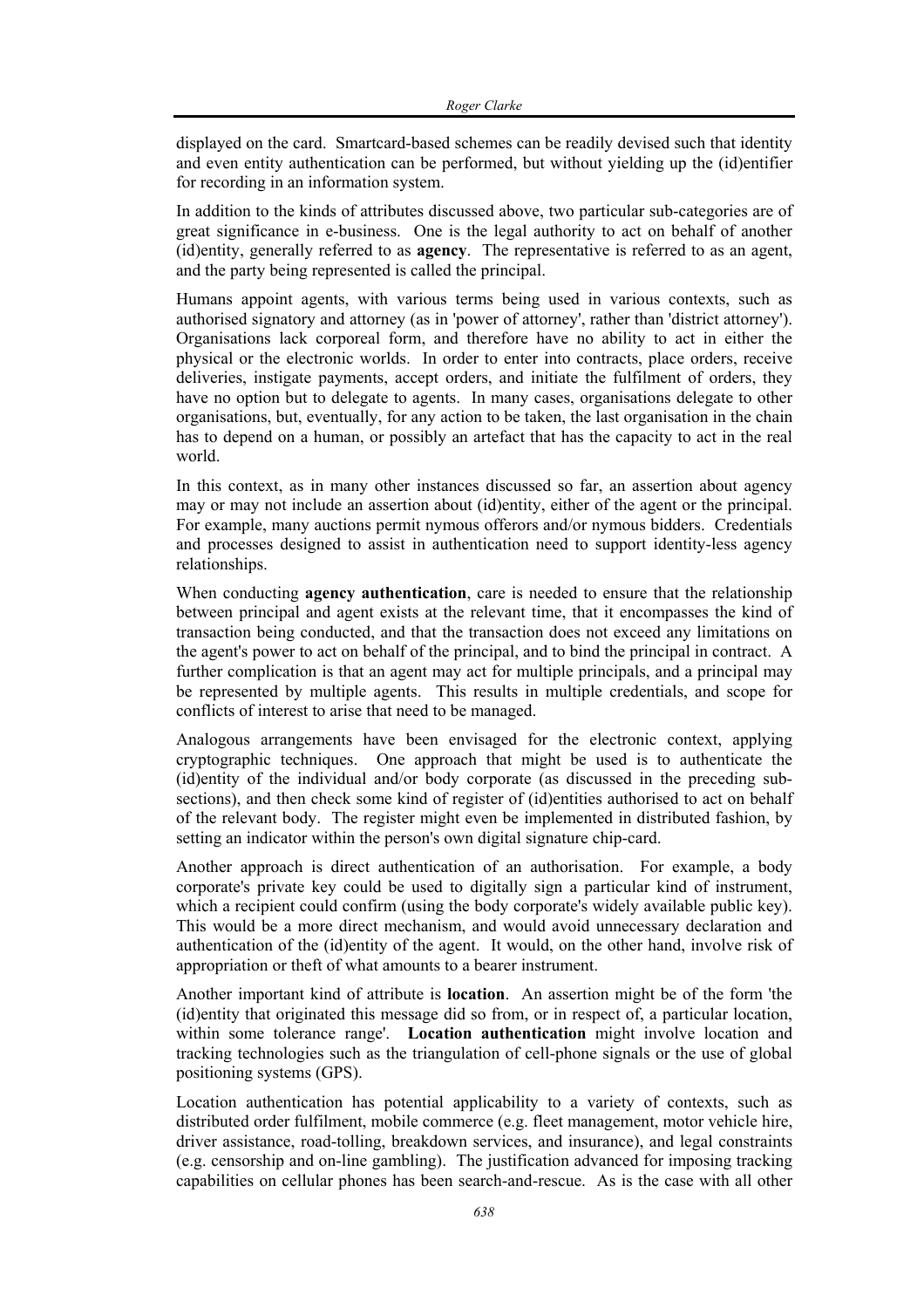kinds of attributes, mechanisms are needed that support location authentication with and without (id)entity.

# *2.5 Assertions About Value*

Every instance of authentication considered above as a basis for trust in e-business is challenging, some of them extremely so. This makes it especially important that a further relevant form not be overlooked: value authentication.

A party commonly seeks assurance that the consideration offered by another party delivers the value it purports to. In most cases, 'value' is best understood in terms of fungibility (or convertibility to cash); but value may also be represented by vouchers such as certificates and tickets; and value can be imputed by the recipient of goods, services or information.

Examples of **value authentication** include the checking of a banknote for forgeryresistant features like metal wires or holograms. In the electronic context, they include the seeking of pre-authorisation of credit-card payments; messages stating that funds have been transferred from the sender's account to an account nominated by the receiver; and messages that contain the electronic equivalent of a coin of a particular value in a particular currency.

A further important mechanism is **value escrow**. This involves a third party receiving value from both parties to a transaction, authenticating it, holding it temporarily in trust, and releasing it to the respective parties only after it has evidence that both have fulfilled their obligations. The interpolation of such an intermediary brings advantages; but it also incurs additional costs, and creates additional risks, such as malperformance, fraud and insolvency of the escrow agent.

In a great deal of conventional commerce, value authentication without identity is a primary means whereby trust is achieved. In e-commerce, however, an aberration has arisen: in its few short years to date, the sole practical payment mechanism has been through the transmission of credit card details, which carry an identifier of the cardholder. Payment mechanisms that do not have an identifier associated with them have been conceived, designed, prototyped, implemented, and trialled, but have not yet been widely adopted. The deployment of value authentication without disclosure of identity represents a real opportunity to unlock the potential of e-commerce.

The model presented in this section has identified 15 kinds of assertions whose authentication is relevant to e-business. They are summarised in Appendix 1. The following section considers public key technology, as a prelude to evaluating conventional and alternative approaches to applying it to support authentication of the various assertion-types.

# **3. Public Key Infrastructure**

Public key technologies assure a message-recipient that the artefact that originated the message had access to a particular private key. Making the assumption that the sender was therefore one particular arefact is inadvisable, however, unless a range of risks is satisfactorily addressed. These include the possibilities that the private key might be available to other artefacts as well, that the signature-generation process might be able to be invoked by other artefacts as well, and that the public key used to check the signature might have been provided by an imposter.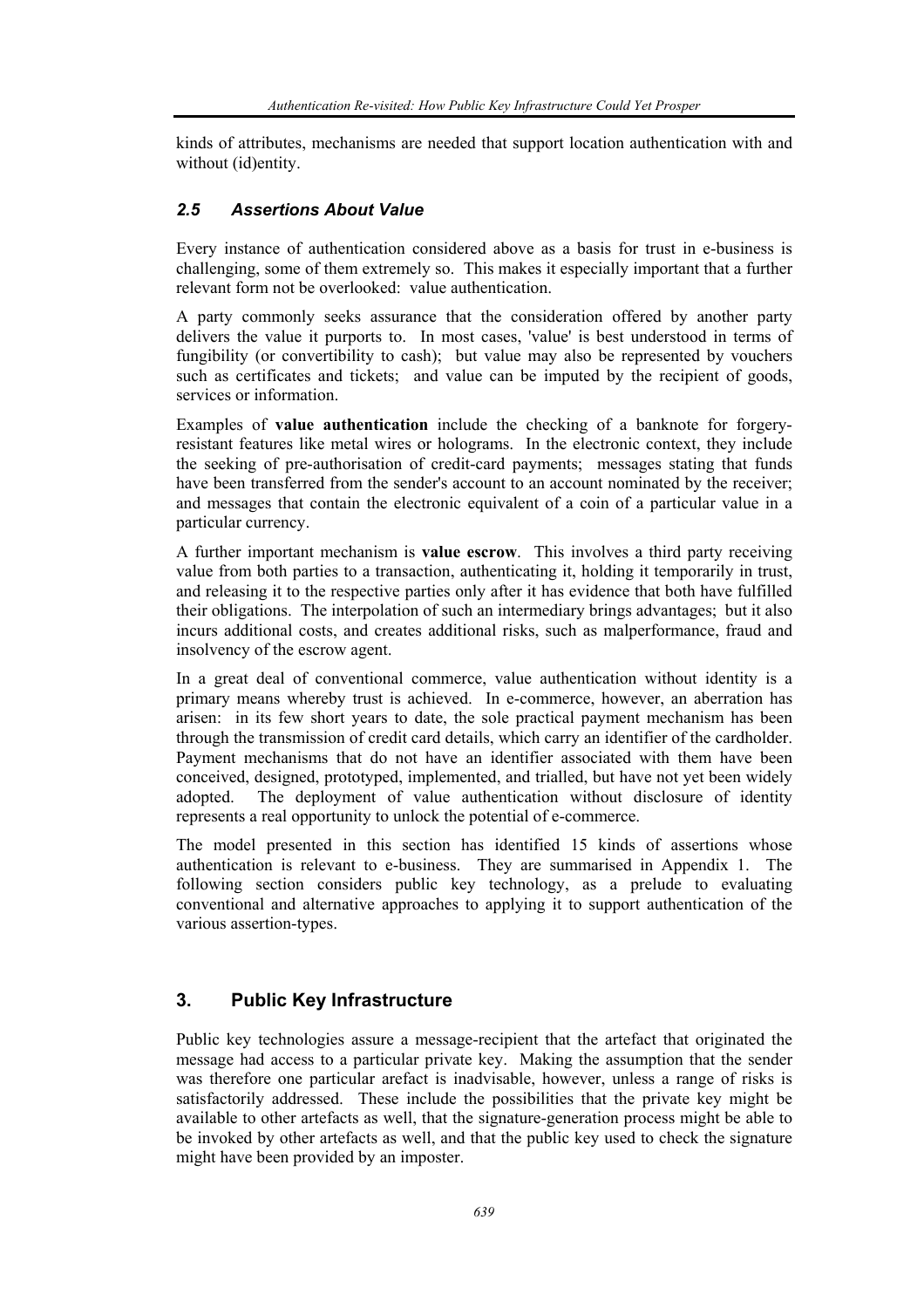Managing those risks requires infrastructure to support the bare technology. In particular, the key-pair needs to be associated with something in the real world. (The term commonly used in the computer security literature is the 'binding' of the key to something in the real world – and the something is almost always presumed to be an (id)entity, and almost always the (id)entity of a human being. But the term 'binding' implies a much tighter form of association than is actually feasible, and is therefore avoided in this paper).

Various infrastructure designs and processes have been proposed, mostly based on directory entries and/or signed copies of directory entries conventionally referred to as 'digital certificates'. Depending on the degree of control exercised over artefact manufacture, the network, and connections to it, moderate degrees of confidence can be established in relation to 2 of the 15 categories of assertion: those relating to artefact (id)entity.

Authentication of the other 13 categories of assertion cannot be satisfied by public key technology alone, because they involve entities that are outside the networked world. The association of the key-pair with something in the real world needs to be pre-authenticated.

The term **'public key infrastructure' (PKI)** is subject to a variety of interpretations, and all too commonly its meaning is left defined. (See, for example, Webopedia and FOLDOC). It is used in this paper to refer to the comprehensive set of measures needed to enable public key technologies to support the authentication of assertions. Appendix 2 summarises the elements that make up such a PKI. Business and public policy requirements are examined in greater detail in Clarke (2001c).

Fundamental requirements are that the PKI must:

- encompass the authentication of all of the 15 forms of assertion that are relevant to e-business, and not just a sub-set of them;
- provide comprehensive protections against the risks involved, rather than addressing only some arbitrarily-selected sub-set of them;
- support varying strengths of authentication, from unauthenticated, via weakly authenticated and moderately authenticated, to strongly authenticated;
- be practicable;
- be economic; and
- reflect the interests of all stakeholders, rather than just those of the sponsors. Public policy requirements have to date generally been overlooked.

# **4. Is There a Role for Conventional, X.509-Based PKI?**

The vast majority of designs that have been proposed to date, and that have been implemented to date, depend upon digital certificates of a particular format, specified in the CCITT X.509 standard. This was designed in a very different context from the open public Internet that has emerged since the mid-1990s; but X.509 was the hammer that came to hand when the nail was discovered. X.509 primarily defines a certificate-format, but implies some requirements of the infrastructure to support their use.

As a product of a lengthy consultative process, the X.509 standard embodies very substantial flexibility and even looseness. See Gutmann (2000). Reflecting its origins as an element of the X.500 family of directory standards, it is heavily oriented towards identity, to the extent that attribute certificates are tied to an identity (as 'children' of a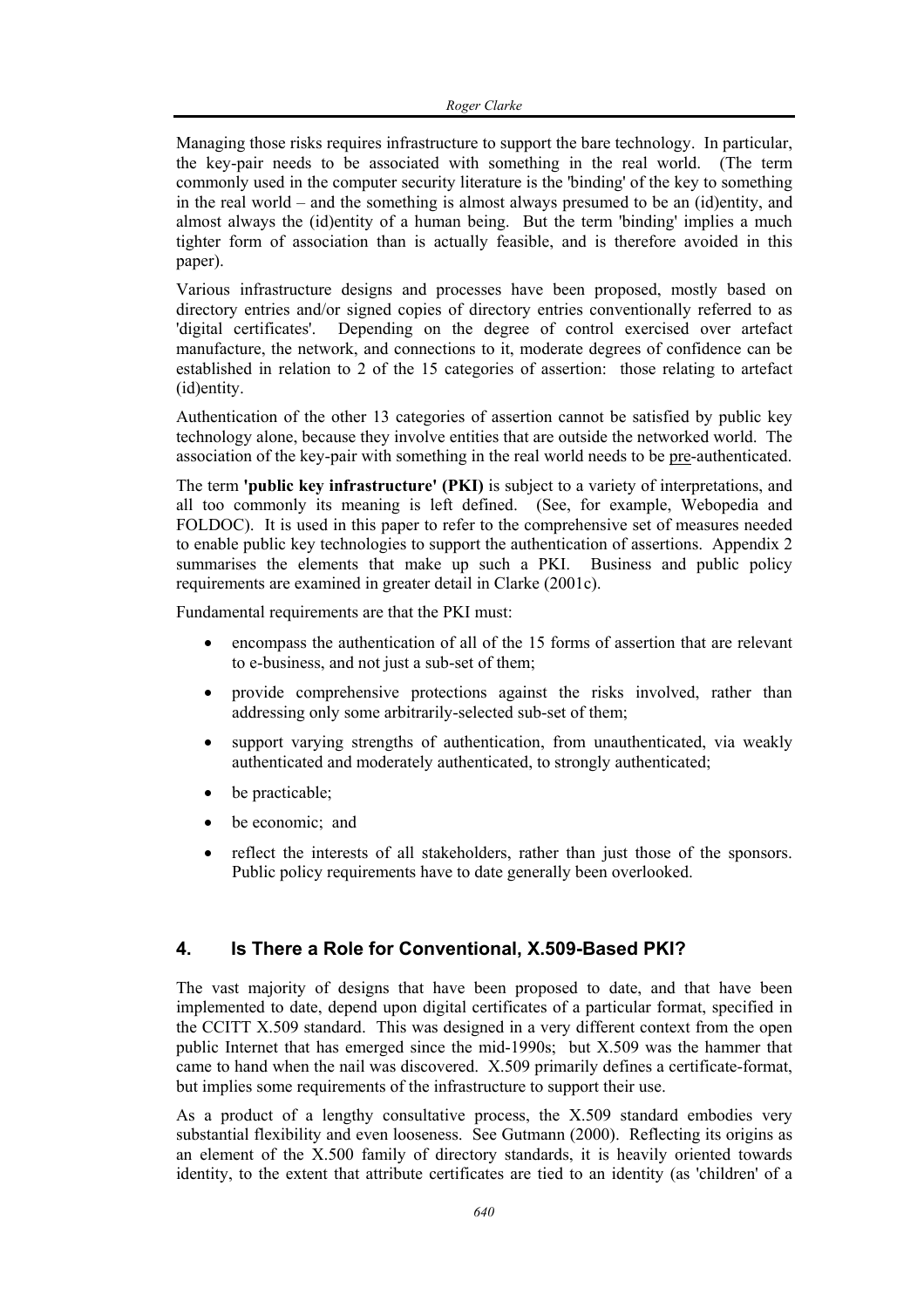'parent' certificate). Fixities of definition present serious challenges to the design of anonymity and pseudonymity, and even to the availability of multiple keys and certificates for members of the public.

Conventional infrastructure built to apply the X.509 standard depends on organisations called Certification Authorities (CAs) that provide cryptographically secure 'certification' that purports to offer some kind of assurance about the association between the public key and something in the real world. CAs in turn depend on so-called Registration Authorities (RAs) to perform pre-authentication of that association, by means of procedures conducted in the real world, such as comparison of a person's appearance against 'photo-id' that they present, inspection of documents, and perhaps checking of the possession of the private key. For a comprehensive treatment of the inadequacies of conventional PKI, see Clarke (2001a), and several other references provided in that paper.

In an attempt to stimulate uptake of conventional PKI, information technology providers have productised CA and RA services. This has had the effect of imposing a fixed form of the providers' limited vision on all potential users: instead of application-specific choices in relation to the type of assertion to be authenticated, the processes to be used, and the strength of authentication to be achieved, CAs have offered a take-it-or-leave-it approach. It has achieved very slow take-up.

In closed networks, tight control may be able to be exercised over artefacts, and conventional PKI may be effective for authenticating artefact (id)entity and perhaps also artefact attributes. It may be feasible to apply such techniques to artefacts in open networks. It is not clear, however, that certificates and CAs offer a great deal more than a simpler scheme based on private keys embedded within devices at the time of manufacture, and relying on directory-entries rather than meaningless certificates.

In summary, it appears that the X.509v3 standard supports authentication of artefact (id)entities, yet is marketed primarily as a means of authentication of human identities. X.509 certificates essentially preclude anonymity. They might conceivably be used to support pseudonymity, but only if the policies, procedures and practices within RAs and CAs are designed to do so, and if technical, organisational and legal protections exist for the records that relate the name in the certificate to the (id)entity of the 'subject'.

Hence conventional X.509-based PKI offer inferior solutions, and for only perhaps 4 or 5 of the 15 needs identified earlier in this paper, namely:

- identity authentication for humans, provided that highly privacy-intrusive processes are successfully imposed;
- (id)entity authentication for artefacts; and
- attribute authentication, for humans and for artefacts, but only with identity.

Their very substantial bias towards identification, and away from anonymity and pseudonymity, work in favour of surveillance and privacy-invasiveness, and against public acceptability. Applications of PKI that inherit these inadequacies include SSL/TLS, PKIX, S/MIME and W3C XML-Signature (aka XMLDSig). A recent application, so-called 'Qualified Certificates' (RFC3039, 2001) specifies the kind of electronic national ID mechanism of which totalitarian dreams and nightmares are made.

The deficiencies in X.509 are intrinsic to the standard. X.509 derived from the simplistic and threatening X.500 notion of a centralised world directory. It was an inappropriate foundation for PKI to support e-business across the open public Internet. The prospect of further revisions to X.509 overcoming its deficiencies seems unlikely. If progress is to be made in PKI, consideration needs to be given to other approaches.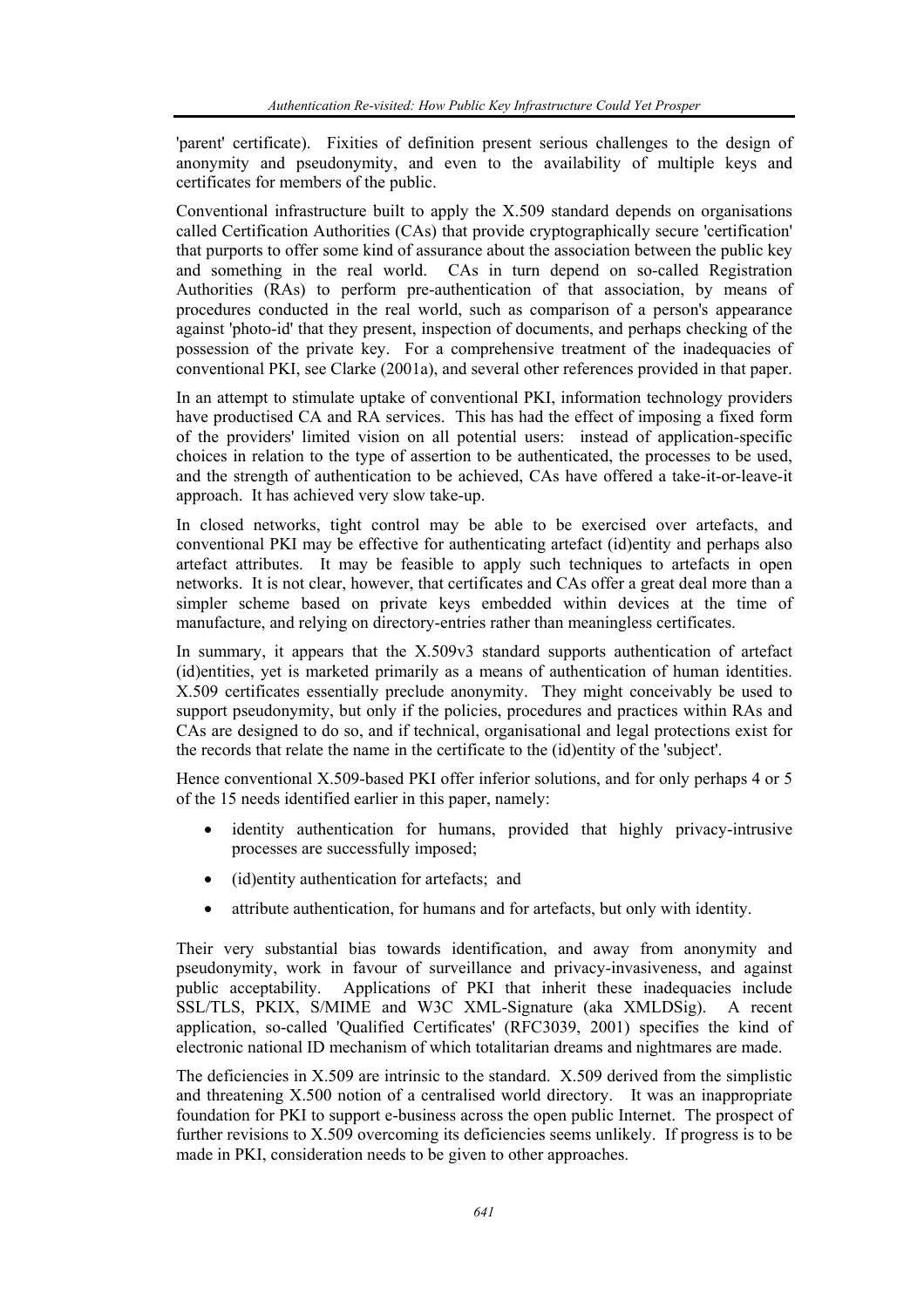# **5. Alternative Public Key Technologies**

This section considers alternative approaches to the use of public key technologies for authentication in the e-business context. For example, certificate formats other than X.509 can be used as a basis for a PKI. Several exist that, unlike X.509, were designed for the specific purpose. See Gerck (1997-2000) and Ellison (2000). These include:

- PKCS#6 (which is a specification for a super-set of X.509) (RSA 1993);
- Pretty Good Privacy (PGP Zimmerman 1995);
- SPKI/SDSI (Wang 1998, Ellison et al. 1999, Rivest & Lampson 1996); and
- Brandsian Private Credentials (Brands 2000).

Another approach is to move the focus away from certificates, and avoid unjustified assumptions that are inherent in conventional PKI. PGP, SPKI/SDSI and Brandsian technologies each move in that direction. Additional technologies that avoid certificates include:

- Blazian Trust Management Systems (Blaze 1999); and
- Account Authority Digital Signature Model (AADS Wheeler 1998, Wheeler & Wheeler 1998).

AADS is an example of a scheme that depends on independent or 'out of band' preauthentication of the association between a key-pair and an (id)entity. This may be achieved through the existence of a prior relationship between the parties (or an 'account' held by one with the other), or, more generally, by leveraging off an existing community of interest. It is, however, primarily targetted at the authentication of the identity of humans and organisations, and attributes with identity, and possibly agency with identity, for a total of perhaps 4 of the 15 categories that this paper concluded were relevant to ebusiness.

PGP uses certificates, but enables anyone to issue a certificate. It thereby places the onus on the relying party to make its own decisions as to the level of confidence it places in the key-pair actually being associated with whatever real-world thing it purports to. (This 'web of trust' notion has drifted back into fashion in the X.509 world under the alternative rubric of 'mesh architecture'). PGP is capable of being applied so as to support perhaps 7 of the 15 categories of authentication, including identity, attribute and agency.

The SPKI/SDSI and Blazian approaches regard the association between key-pair and identity as a separate matter unaddressed by public key technology. Blazian trust management, in common with all authorisation technologies, focusses primarily on privileges and restrictions. Attributes are associated with public keys, not with (id)entities. It would appear capable of being applied to perhaps as many as 10 of the 15 categories.

SPKI/SDSI uses local rather than global names, and hence supports both pseudonyms and multiple identities per entity. It appears to be applicable to about 10 of the categories of assertion that require authentication, with the major exceptions of value authentication and probably entity authentication.

The most revolutionary and complete alternative appears to be Brandsian Private Credentials. These use a refined form of cryptography and certificate, such that privacy is protected without sacrificing security. The validity of such certificates and their contents can be checked, but the identity of the certificate-holder cannot be extracted, and different actions by the same person cannot be linked. Certificate holders have control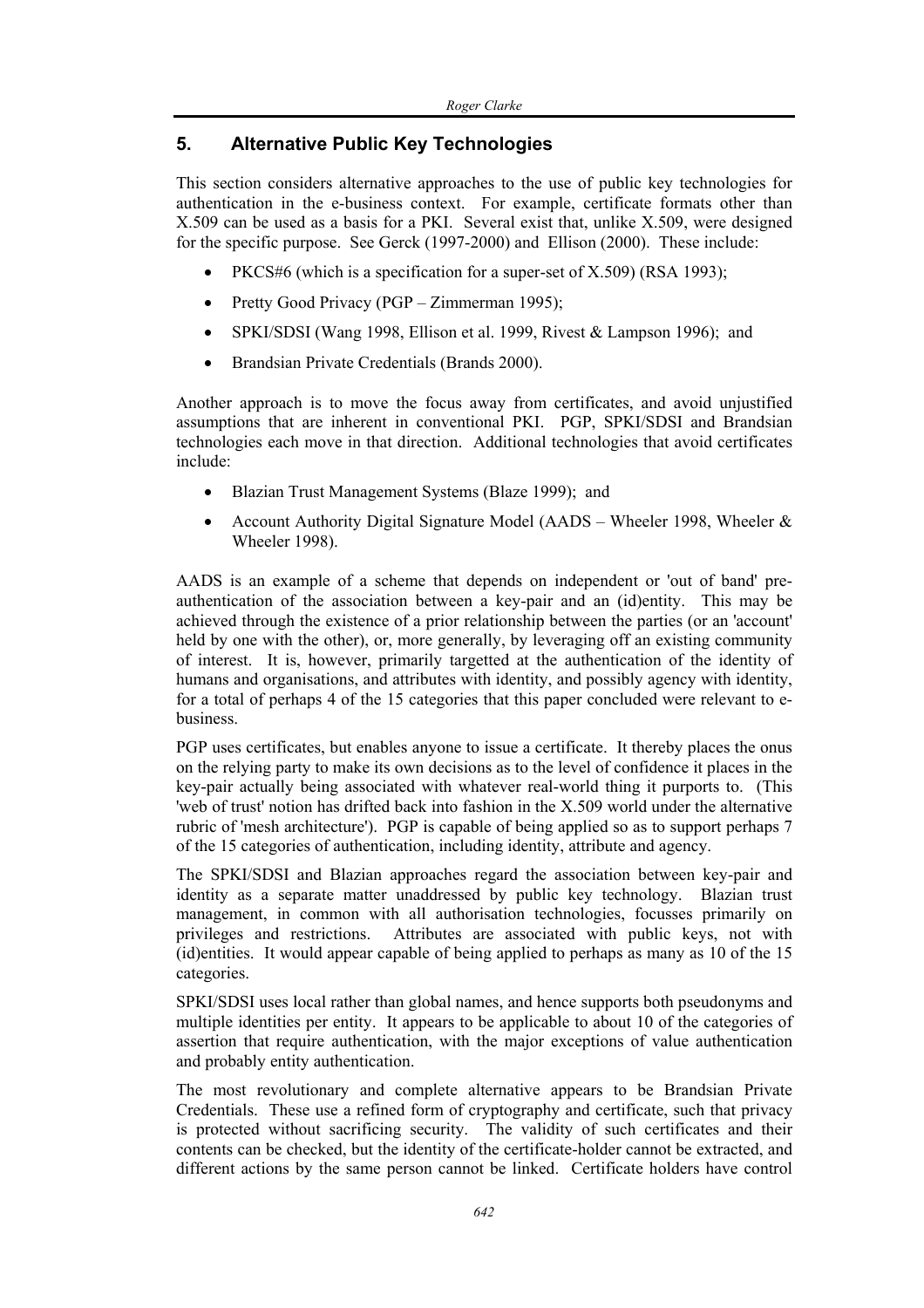over what information is disclosed, and to whom. Brandsian private credentials are fundamentally anonymous, but implementations can be devised to achieve pseudonymity or identification. They are claimed by their originator to encompass conventional X.509v3 digital certificates as a special case. This approach appears capable of being applied to virtually all of the 15 categories, including value authentication, although (in common with every approach except RFC3039 'Qualified Certificates') it is not targetted at entity authentication.

# **6. Conclusions**

Public key technology has some inherent problems in relation to:

- the insecurity of key-pair generation;
- the insecurity of private-key storage; and
- insecurity arising from timing difficulties, especially key-pair revocation.

Irrespective of the design of the PKI and of applications that use it, a certificate provides no assurance about whether:

- the private key was originally available to other (id)entities as well as the (id)entity with which it purports to be associated;
- the private key is now available to other (id)entities as well as the (id)entity with which it purports to be associated;
- the private key invocation that gave rise to a particular message was performed by the (id)entity; and
- the private key invocation that gave rise to a particular message was performed with the (id)entity's free and informed consent.

The challenge is to deliver PKI that provides sufficiently convincing evidence to increase confidence in the categories of assertion identified earlier, enables a risk-managed approach to the inherent weaknesses of public key technology, and avoids creating any additional weaknesses.

Conventional X.509-based PKI embodies a large number of additional problems, and in any case addresses only 4 or 5 of the 15 categories of authentication actually needed to support e-business.

Alternative approaches exist, and have already been deployed in the field, which offer more effective authentication than does conventional PKI based on X.509 certificates. Of these, SPKI/SDSI and Brandsian Private Credentials offer particular promise as a basis for PKI that will satisfy the many conflicting interests of the many stakeholders in ebusiness. There is an urgent need for more, and more substantial, implementations of the alternative approaches.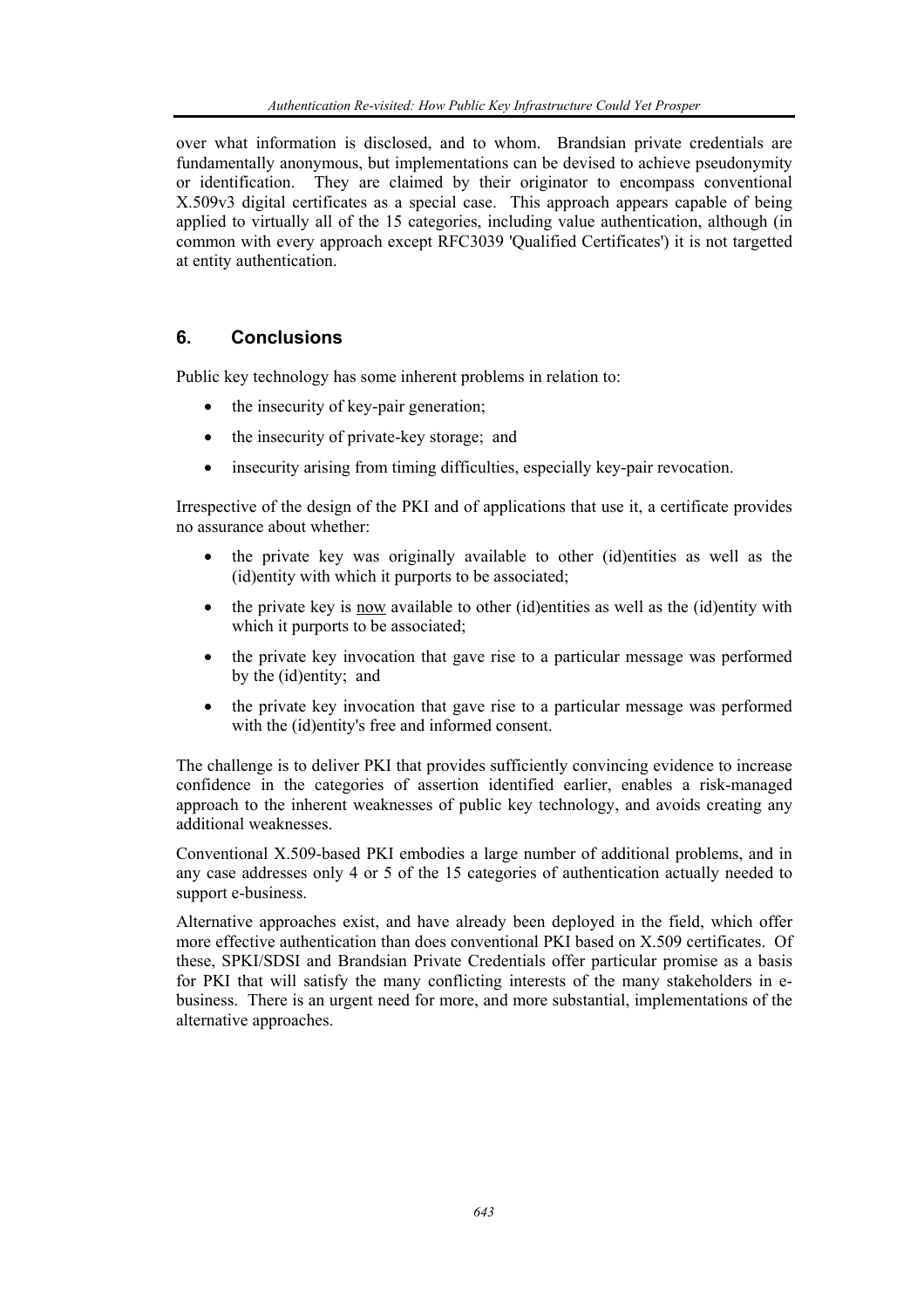### **References**

- Blaze M. (1999) 'Using the KeyNote Trust Management System', November 1999, at http://www.crypto.com/trustmgt/kn.html
- Brands S.A. (2000) 'Rethinking Public Key Infrastructures and Digital Certificates: Building in Privacy' MIT Press, 2000
- Clarke R. (1993-94) 'Asimov's Laws of Robotics: Implications for Information Technology' IEEE Computer 26,12 (December 1993) pp.53-61 and 27,1 (January 1994), pp.57-66, at http://www.anu.edu.au/people/Roger.Clarke/SOS/Asimov.html
- Clarke R. (1994) 'Human Identification in Information Systems: Management Challenges and Public Policy Issues', Information Technology & People 7,4 (December 1994) 6-37, at http://www.anu.edu.au/people/Roger.Clarke/DV/HumanID.html
- Clarke R. (1999) 'Identified, Anonymous and Pseudonymous Transactions: The Spectrum of Choice' Proc. User Identification & Privacy Protection Conf., Stockholm, 14-15 June 1999, at http://www.anu.edu.au/people/Roger.Clarke/DV/UIPP99.html
- Clarke R. (2000) 'Trust in the Context of e-Business ', July 2000, at http://www.anu.edu.au/people/Roger.Clarke/EC/Trust.html
- Clarke R. (2001a) 'The Fundamental Inadequacies of Conventional Public Key Infrastructure' Proc. Conf. ECIS'2001, Bled, Slovenia, 27-29 June 2001, at http://www.anu.edu.au/people/Roger.Clarke/II/ECIS2001.html
- Clarke R. (2001b) 'Authentication: A Sufficiently Rich Model to Enable e-Business', December 2001, at http://www.anu.edu.au/people/Roger.Clarke/EC/AuthModel.html
- Clarke R. (2001c) 'The Re-Invention of Public Key Infrastructure', December 2001, at http://www.anu.edu.au/people/Roger.Clarke/EC/PKIReinv.html.html
- Clarke R. (2002) 'Biometrics' Inadequacies and Threats, and the Need for Regulation' April 2002, at http://www.anu.edu.au/people/Roger.Clarke/DV/BiomThreats.html
- Diffie W. & Hellman M. (1976) 'New directions in cryptography' IEEE Transactions on Information Theory IT-22 (November 1976) 644-654
- Ellison C. (2000) 'SPKI/SDSI and the Web of Trust' September 2000, at http://world.std.com/~cme/html/web.html
- Ellison C., Frantz B., Lampson B, Rivest R., Thomas B. & Ylonen T. (1999) 'Simple Public Key Certificate' The Internet Society, July 1999, at http://world.std.com/~cme/spki.txt
- Gerck E. (1997-2000) 'Overview of Certification Systems: X.509, CA, PGP and SKIP', First published April 17, 1997, revisions to 18 July 2000, at http://www.mcg.org.br/certover.pdf
- Gutmann P. (2000) 'X.509 Style Guide', at http://www.cs.auckland.ac.nz/~pgut001/pubs/x509guide.txt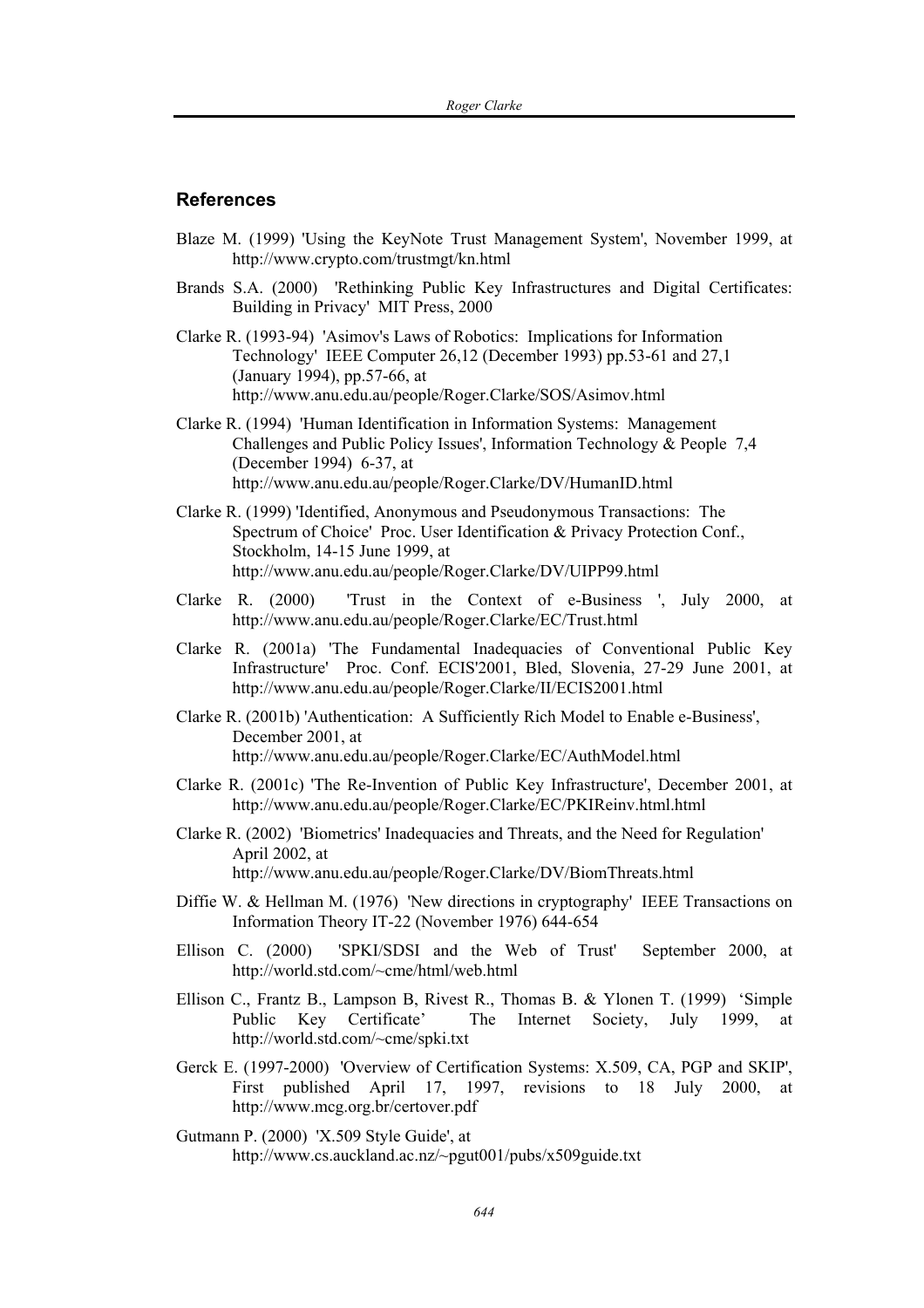- RFC3039 (2001) 'Internet X.509 Public Key Infrastructure: Qualified Certificates Profile' Internet Engineering Task Force of The Internet Society, 2001, at ftp://ftp.isi.edu/in-notes/rfc3039.txt
- Rivest R.L. & Lampson B. (1996) 'SDSI A Simple Distributed Security Infrastructure', 15 September 1996, at http://theory.lcs.mit.edu/~rivest/sdsi10.html
- RSA (1993) 'PKCS #6 Extended-Certificate Syntax Standard' RSA Security Inc., November 1993, at http://www.rsasecurity.com/rsalabs/pkcs/pkcs-6/index.html
- Wang Y. (1998) 'SPKI' December 1998, at http://www.hut.fi/~yuwang/publications/SPKI/SPKI.html
- Wheeler L. (1998) 'Account Authority Digital Signature Model (AADS)', at http://www.garlic.com/~lynn/aadsover.htm
- Wheeler A. & Wheeler L. (1998) 'PKI Account Authority Digital Signature Infrastructure', November 1998, at http://www.garlic.com/~lynn/draft-wheeleripki-aads-01.txt
- Zimmermann P.R. (1995) 'PGP 5.0 User's Guide' MIT Press, 1995, at http://mitpress.mit.edu/book-home.tcl?isbn=0262740176

### *Appendix 1: 15 Kinds of Assertions Relevant to e-Business*

The model of authentication for e-business presented in this paper distinguishes 15 kinds of assertions:

- **Entity Authentication:** 
	- o for humans, of the form 'the person who originated this message is the person who uses a particular entifier';
	- o for organisations, of the form 'the organisation on whose behalf this message was originated is the organisation that uses a particular entifier';
	- o for artefacts, of the form 'the artefact that originated this message is the artefact that uses a particular entifier'.
- **Identity Authentication:** 
	- o for humans, of the form 'the identity or role that originated this message is the one that uses a particular identifier';
	- o for organisations, of the form 'the organisational role on whose behalf this message was originated is the organisational role that uses a particular identifier';
	- o for artefacts, of the form 'the role within an artefact that originated this message is the role that uses a particular identifier'.

#### • **Attribute Authentication:**

- o with (id)entity., of the form 'the (id)entity that originated this message has both a particular (id)entifier, and a particular attribute';
- o without (id)entity, of the form 'the (id)entity that originated this message has a particular attribute', but no assurance exists as to who the (id)entity is that has that attribute.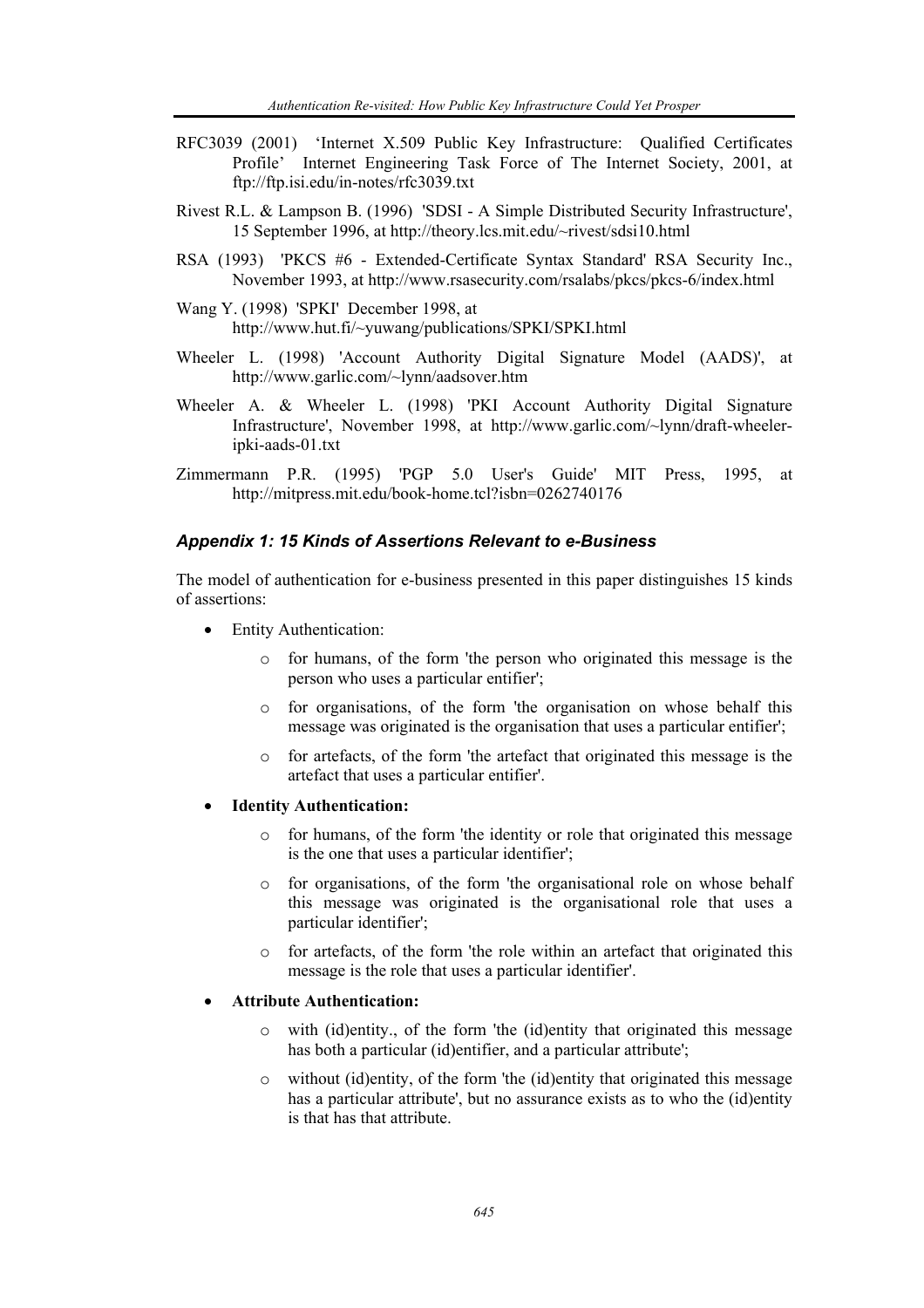## • **Agency Authentication:**

- o with the (id)entity of both the principal and the agent, of the form 'the (id)entity that originated this message has a particular (id)entifier, and is the appointed agent for another specified (id)entity';
- o without the (id)entity of the principal, of the form 'the (id)entity that originated this message is the appointed agent for another unspecified (id)entity';
- o without the (id)entity of the agent, of the form 'the (id)entity that originated this message is the appointed agent for another specified (id)entity'.

### • **Location Authentication:**

- o with (id)entity, of the form 'a specified (id)entity originated this message, and did so from, or in respect of, a particular location, within some tolerance range';
- o without (id)entity, of the form 'an (id)entity whose (id)entifier is not known originated this message from, or in respect of, a particular location, within some tolerance range'.

### • **Value Authentication:**

- o with (id)entity, of the form 'this message was originated by a particular (id)entity, and its contents have a particular value to the recipient';
- o without (id)entity, of the form 'the contents of this message have a particular value to the recipient'.

## *Appendix 2: Elements of a PKI to Support Authentication*

## • **Standards and Protocols:**

- o standards for encryption algorithms and hashing algorithms;
- o protocols for agreeing parameters associated with encryption algorithms and hashing algorithms;
- o protocols for making public keys available to message-recipients;
- o protocols for making revocation notices available to message-recipients;
- o standards for the secure generation of secure key-pairs;
- o standards and protocols to support device-synchronisation and date-timestamps with evidentiary value;
- o possibly, standards and protocols for notarisation services, to enhance the evidentiary value of transaction records.

### • **Software:**

- o to generate key-pairs;
- o to store private keys;
- o to store public keys;
- o to make public keys available to message-recipients;
- o to generate MACs or message digests from messages;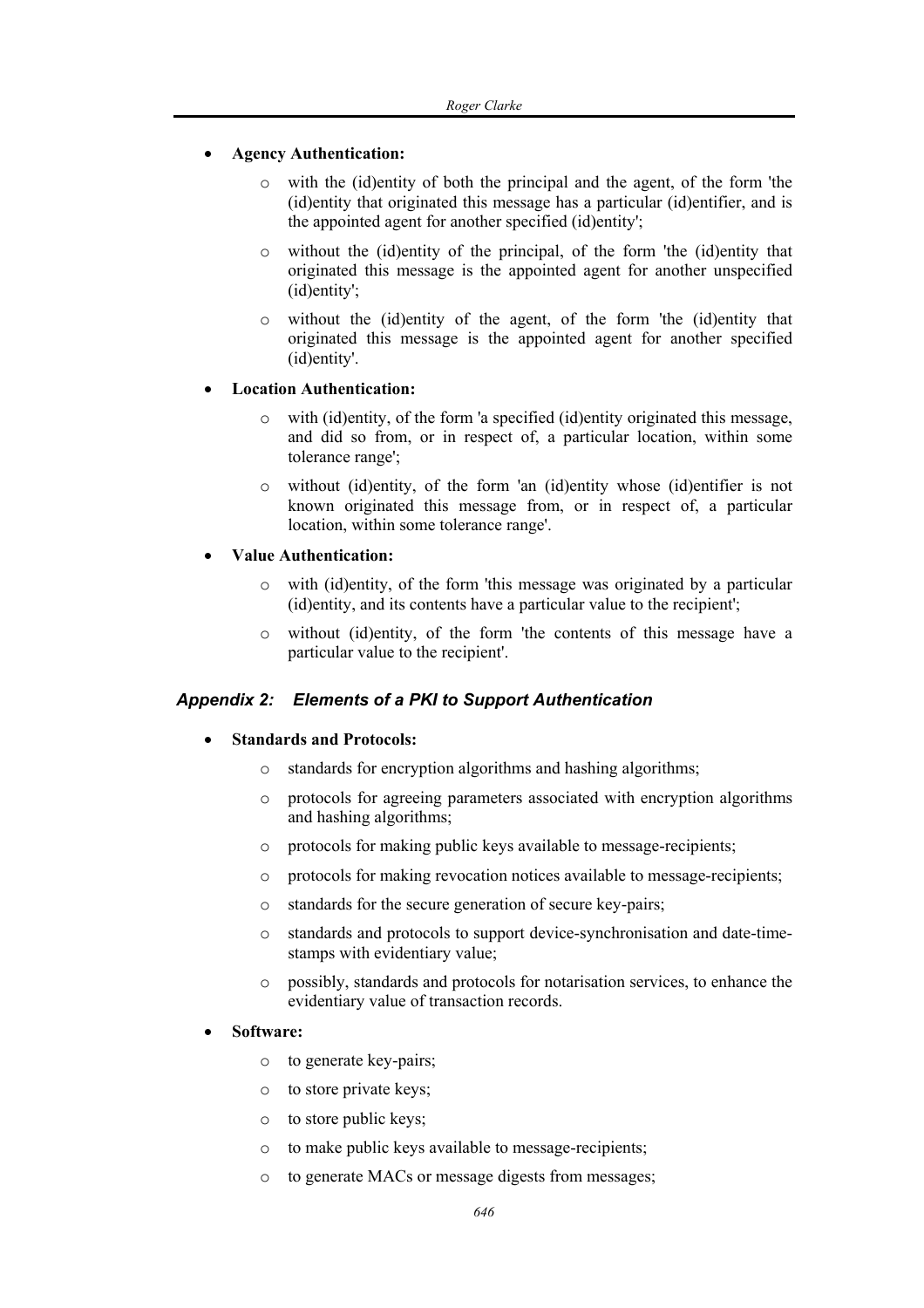- o to apply private keys to encrypt MACs or message digests;
- o to compose messages;
- o to acquire public keys;
- o to check public keys:
	- as to their validity;
	- as to their currency;
	- as to whether they have been revoked;
- o to apply senders' public keys to decrypt messages;
- o to apply senders' public keys to decrypt MACs or message digests;
- o to compare MACs or message digests in order to check digital signatures;
- o to acquire time-signals;
- o possibly to invoke, and to perform, notarisation services.
- **Protections for Private Keys**:
	- o against unauthorised access while in storage;
	- o against unauthorised access while in main memory;
	- o against unauthorised invocation.
- If a directory is used as a repository for public keys:
	- o protocols for inserting data into and maintaining data in the repository;
	- o protocols for access to data in the repository.
- **If certificates are used** to communicate public keys and/or for communicating some kind of assurance about the entity that uses the corresponding private keys:
	- o standards for certificate-formats;
	- o profiles for application of the standards in particular contexts;
	- o protocols for the communication of certificates to parties that need them;
	- o means whereby recipients of messages can judge whether to check the digital signatures on certificates;
	- o means whereby recipients of messages can check the digital signatures on the certificates;
	- o means whereby recipients of messages can judge the extent to which various forms of assertion to have been authenticated;
	- o if certificates are signed by 'certificate authorities' (CAs):
	- o standards for CAs;
	- o standards and procedures for registration and audit of CAs;
	- o procedures for recourse by parties against CAs;
	- o insurance arrangements for CAs.
- **A Legal Framework** to:
	- o establish the responsibilities of the various parties;
	- o establish the warranties provided by the various parties;